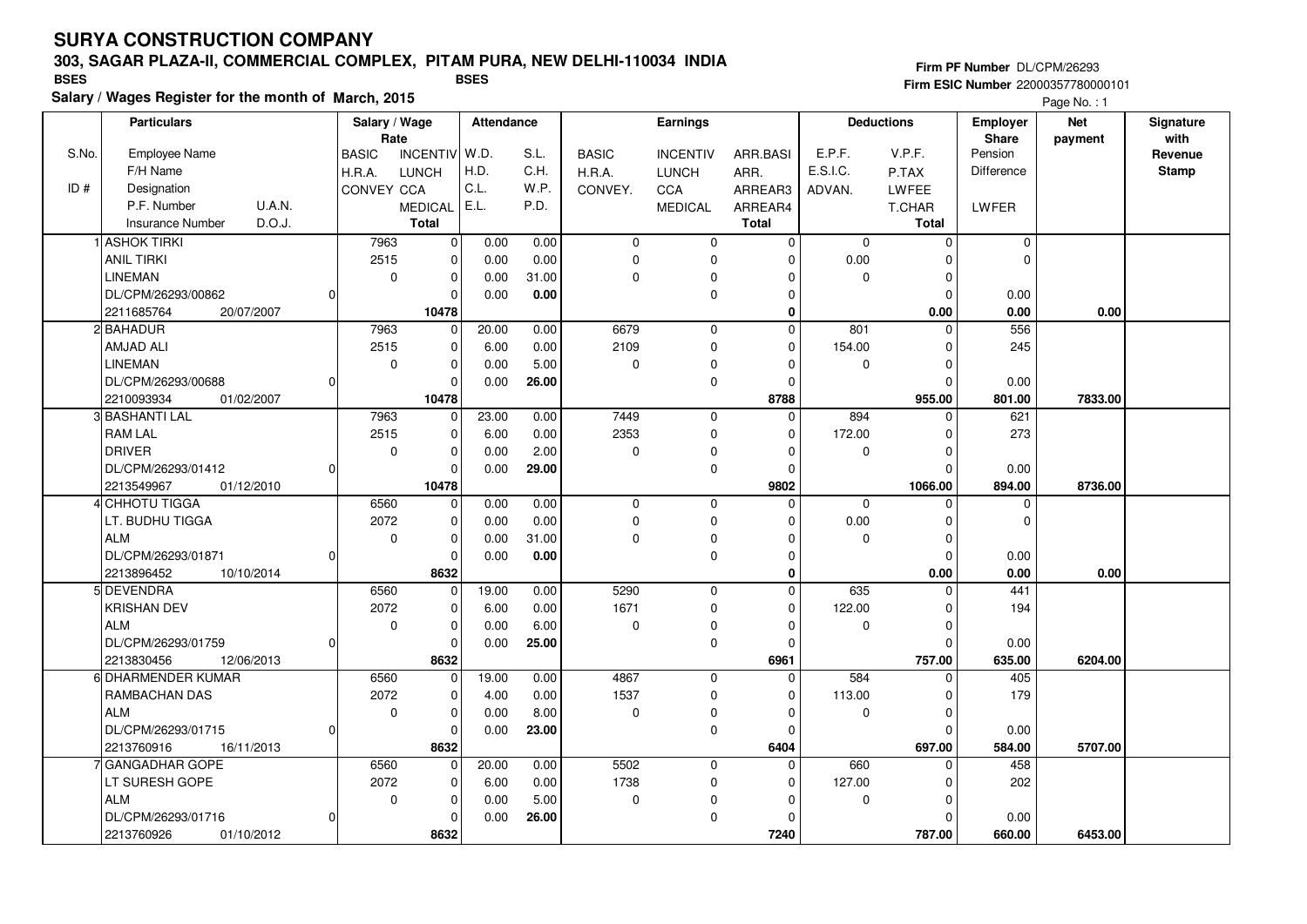### **303, SAGAR PLAZA-II, COMMERCIAL COMPLEX, PITAM PURA, NEW DELHI-110034 INDIA**

**Salary / Wages Register for the month of March, 2015 BSES BSES**

**Firm PF Number** DL/CPM/26293 **Firm ESIC Number** 22000357780000101

|       | <b>Particulars</b>                |    | Rate         | Salary / Wage   |       | <b>Attendance</b> |              | <b>Earnings</b> |                |                  | <b>Deductions</b> | <b>Employer</b><br>Share | <b>Net</b> | Signature<br>with |
|-------|-----------------------------------|----|--------------|-----------------|-------|-------------------|--------------|-----------------|----------------|------------------|-------------------|--------------------------|------------|-------------------|
| S.No. | <b>Employee Name</b>              |    | <b>BASIC</b> | <b>INCENTIV</b> | W.D.  | S.L.              | <b>BASIC</b> | <b>INCENTIV</b> | ARR.BASI       | E.P.F.           | V.P.F.            | Pension                  | payment    | Revenue           |
|       | F/H Name                          |    | H.R.A.       | <b>LUNCH</b>    | H.D.  | C.H.              | H.R.A.       | <b>LUNCH</b>    | ARR.           | E.S.I.C.         | P.TAX             | <b>Difference</b>        |            | <b>Stamp</b>      |
| ID#   | Designation                       |    | CONVEY CCA   |                 | C.L.  | W.P.              | CONVEY.      | CCA             | ARREAR3        | ADVAN.           | <b>LWFEE</b>      |                          |            |                   |
|       | U.A.N.<br>P.F. Number             |    |              | <b>MEDICAL</b>  | E.L.  | P.D.              |              | <b>MEDICAL</b>  | ARREAR4        |                  | T.CHAR            | LWFER                    |            |                   |
|       | D.O.J.<br><b>Insurance Number</b> |    |              | <b>Total</b>    |       |                   |              |                 | <b>Total</b>   |                  | Total             |                          |            |                   |
|       | 8 JITENDRA KUMAR                  |    | 7963         | $\mathbf 0$     | 18.00 | 0.00              | 5651         | $\mathbf 0$     | $\mathbf 0$    | 678              | $\Omega$          | 471                      |            |                   |
|       | PHOOL CHAND                       |    | 2515         | $\mathbf 0$     | 4.00  | 0.00              | 1785         | 0               | $\mathbf 0$    | 131.00           | 0                 | 207                      |            |                   |
|       | <b>LINEMAN</b>                    |    | $\mathbf 0$  | $\mathbf 0$     | 0.00  | 9.00              | $\mathbf 0$  | 0               | 0              | 0                | $\Omega$          |                          |            |                   |
|       | DL/CPM/26293/02061                | 0  |              | $\Omega$        | 0.00  | 22.00             |              | $\mathbf 0$     | $\Omega$       |                  | $\Omega$          | 0.00                     |            |                   |
|       | 221399013<br>01/01/2015           |    |              | 10478           |       |                   |              |                 | 7436           |                  | 809.00            | 678.00                   | 6627.00    |                   |
|       | 9 MANOJ KARWA                     |    | 6560         | $\mathbf 0$     | 0.00  | 0.00              | $\mathbf 0$  | $\mathbf 0$     | $\Omega$       | $\mathbf 0$      | $\Omega$          | $\mathbf 0$              |            |                   |
|       | ABHIMANU KARWA                    |    | 2072         | $\mathbf 0$     | 0.00  | 0.00              | $\mathbf 0$  | 0               | $\Omega$       | 0.00             | 0                 | $\mathbf 0$              |            |                   |
|       | <b>ALM</b>                        |    | $\Omega$     | $\Omega$        | 0.00  | 31.00             | $\Omega$     | 0               | $\Omega$       | $\mathbf 0$      | $\Omega$          |                          |            |                   |
|       | DL/CPM/26293/02032                | Οl |              |                 | 0.00  | 0.00              |              | $\mathbf 0$     | $\Omega$       |                  | $\Omega$          | 0.00                     |            |                   |
|       | 2213932212<br>12/06/2014          |    |              | 8632            |       |                   |              |                 | 0              |                  | 0.00              | 0.00                     | 0.00       |                   |
|       | 10 MANOJ KUMAR                    |    | 6560         | 0               | 25.00 | 0.00              | 6560         | 0               | $\mathbf 0$    | 787              | 0                 | 546                      |            |                   |
|       | <b>RAMDEEN</b>                    |    | 2072         | $\Omega$        | 6.00  | 0.00              | 2072         | $\overline{0}$  | $\Omega$       | 152.00           | $\Omega$          | 241                      |            |                   |
|       | ALM                               |    | $\mathbf 0$  | $\mathbf 0$     | 0.00  | 0.00              | $\mathbf 0$  | 0               | $\Omega$       | $\mathbf 0$      | $\mathbf 0$       |                          |            |                   |
|       | DL/CPM/26293/00840                | 0  |              | $\Omega$        | 0.00  | 31.00             |              | 0               | $\Omega$       |                  | $\Omega$          | 0.00                     |            |                   |
|       | 2211675142<br>01/07/2007          |    |              | 8632            |       |                   |              |                 | 8632           |                  | 939.00            | 787.00                   | 7693.00    |                   |
|       | 11 MOHAMAD RINKU                  |    | 6560         | $\mathbf 0$     | 24.00 | 0.00              | 6348         | $\mathbf 0$     | $\overline{0}$ | 762              | $\Omega$          | 529                      |            |                   |
|       | <b>MOHAMAD SHAHID</b>             |    | 2072         | $\mathbf 0$     | 6.00  | 0.00              | 2005         | 0               | $\Omega$       | 147.00           | $\Omega$          | 233                      |            |                   |
|       | <b>ALM</b>                        |    | $\mathbf 0$  | $\mathbf 0$     | 0.00  | 1.00              | $\Omega$     | 0               | $\Omega$       | $\mathbf 0$      | $\Omega$          |                          |            |                   |
|       | DL/CPM/26293/01444                | 0  |              | $\mathbf 0$     | 0.00  | 30.00             |              | $\mathbf 0$     | $\Omega$       |                  | $\Omega$          | 0.00                     |            |                   |
|       | 2213575396<br>15/02/2011          |    |              | 8632            |       |                   |              |                 | 8353           |                  | 909.00            | 762.00                   | 7444.00    |                   |
|       | 12 MOHD EHSAN                     |    | 6560         | $\mathbf{0}$    | 24.00 | 0.00              | 6348         | $\mathbf 0$     | $\Omega$       | 762              | $\Omega$          | 529                      |            |                   |
|       | SHIRAJUDDIN                       |    | 2072         | $\mathbf 0$     | 6.00  | 0.00              | 2005         | $\mathbf 0$     | $\Omega$       | 147.00           | $\Omega$          | 233                      |            |                   |
|       | <b>ALM</b>                        |    | $\mathbf 0$  | $\mathbf 0$     | 0.00  | 1.00              | $\mathbf 0$  | $\Omega$        | $\Omega$       | 0                | 0                 |                          |            |                   |
|       | DL/CPM/26293/00927                | οI |              | $\Omega$        | 0.00  | 30.00             |              | $\mathbf 0$     | $\Omega$       |                  | $\Omega$          | 0.00                     |            |                   |
|       | 2211965134<br>01/02/2008          |    |              | 8632            |       |                   |              |                 | 8353           |                  | 909.00            | 762.00                   | 7444.00    |                   |
|       | 13 MOHD ISHTIAQ                   |    | 6560         | $\Omega$        | 25.00 | 0.00              | 6560         | $\mathbf 0$     | $\Omega$       | 787              | $\Omega$          | 546                      |            |                   |
|       | MOHD MUSLIM                       |    | 2072         | $\mathbf 0$     | 6.00  | 0.00              | 2072         | 0               | $\Omega$       | 152.00           | 0                 | 241                      |            |                   |
|       | ALM                               |    | $\mathbf 0$  | $\mathbf 0$     | 0.00  | 0.00              | $\mathbf 0$  | 0               | $\Omega$       | 0                | $\Omega$          |                          |            |                   |
|       | DL/CPM/26293/01286                | Οl |              | $\Omega$        | 0.00  | 31.00             |              | 0               | $\Omega$       |                  | $\Omega$          | 0.00                     |            |                   |
|       | 2213306581<br>06/03/2010          |    |              | 8632            |       |                   |              |                 | 8632           |                  | 939.00            | 787.00                   | 7693.00    |                   |
|       | 14 MUKESH KUMAR SINGH             |    | 6560         | $\mathbf 0$     | 22.00 | 0.00              | 5925         | $\mathbf 0$     | $\Omega$       | $\overline{711}$ | $\Omega$          | 494                      |            |                   |
|       | <b>RANA PRATAP SINGH</b>          |    | 2072         | $\mathbf 0$     | 6.00  | 0.00              | 1871         | 0               | $\mathbf 0$    | 137.00           | 0                 | 217                      |            |                   |
|       | <b>ALM</b>                        |    | $\mathbf 0$  | $\mathbf 0$     | 0.00  | 3.00              | $\mathbf 0$  | 0               | $\Omega$       | 0                | $\Omega$          |                          |            |                   |
|       | DL/CPM/26293/01446                | 0  |              | $\Omega$        | 0.00  | 28.00             |              | 0               | $\Omega$       |                  | $\Omega$          | 0.00                     |            |                   |
|       | 2213575418<br>15/02/2011          |    |              | 8632            |       |                   |              |                 | 7796           |                  | 848.00            | 711.00                   | 6948.00    |                   |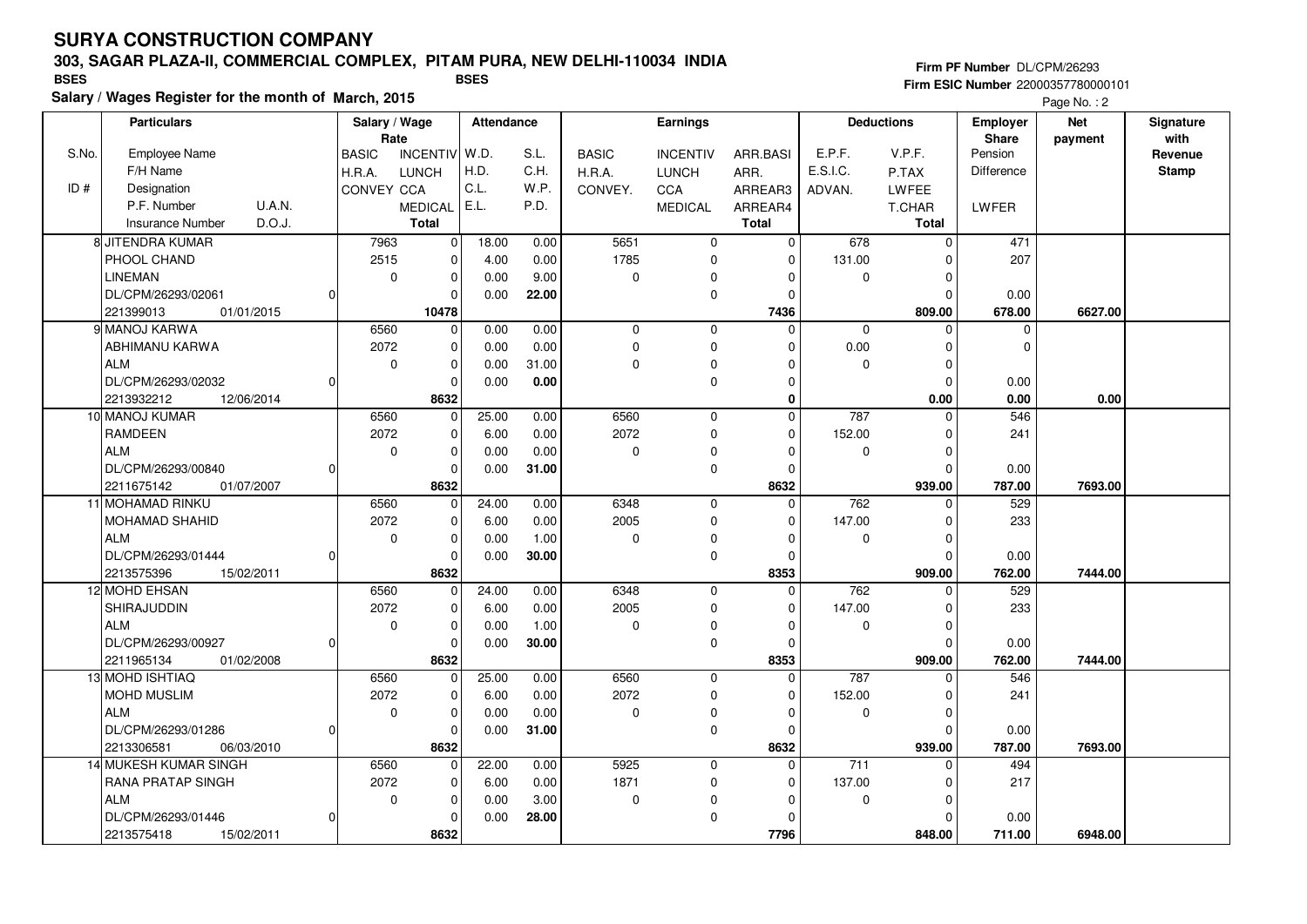#### **303, SAGAR PLAZA-II, COMMERCIAL COMPLEX, PITAM PURA, NEW DELHI-110034 INDIA**

**Salary / Wages Register for the month of March, 2015 BSES BSES**

**Firm PF Number** DL/CPM/26293 **Firm ESIC Number** 22000357780000101

|       | <b>Particulars</b>                |          | Rate         | Salary / Wage   |       | Attendance | Earnings     |                 |                | <b>Deductions</b> |              | <b>Employer</b><br><b>Share</b> | <b>Net</b> | Signature<br>with |
|-------|-----------------------------------|----------|--------------|-----------------|-------|------------|--------------|-----------------|----------------|-------------------|--------------|---------------------------------|------------|-------------------|
| S.No. | <b>Employee Name</b>              |          | <b>BASIC</b> | <b>INCENTIV</b> | W.D.  | S.L.       | <b>BASIC</b> | <b>INCENTIV</b> | ARR.BASI       | E.P.F.            | V.P.F.       | Pension                         | payment    | Revenue           |
|       | F/H Name                          |          | H.R.A.       | <b>LUNCH</b>    | H.D.  | C.H.       | H.R.A.       | <b>LUNCH</b>    | ARR.           | E.S.I.C.          | P.TAX        | Difference                      |            | <b>Stamp</b>      |
| ID#   | Designation                       |          | CONVEY CCA   |                 | C.L.  | W.P.       | CONVEY.      | CCA             | ARREAR3        | ADVAN.            | LWFEE        |                                 |            |                   |
|       | P.F. Number<br>U.A.N.             |          |              | <b>MEDICAL</b>  | E.L.  | P.D.       |              | <b>MEDICAL</b>  | ARREAR4        |                   | T.CHAR       | LWFER                           |            |                   |
|       | D.O.J.<br><b>Insurance Number</b> |          |              | <b>Total</b>    |       |            |              |                 | Total          |                   | <b>Total</b> |                                 |            |                   |
|       | 15 RAJU SHAH                      |          | 7963         | $\overline{0}$  | 19.00 | 0.00       | 6422         | $\mathbf 0$     | $\mathbf 0$    | $\frac{1}{771}$   | $\Omega$     | 535                             |            |                   |
|       | <b>TUNTUN SHAH</b>                |          | 2515         | 0               | 6.00  | 0.00       | 2028         | $\mathbf 0$     | $\mathbf 0$    | 148.00            | 0            | 236                             |            |                   |
|       | <b>LINEMAN</b>                    |          | $\mathbf 0$  | $\mathbf 0$     | 0.00  | 6.00       | $\pmb{0}$    | 0               | $\Omega$       | 0                 | $\mathbf 0$  |                                 |            |                   |
|       | DL/CPM/26293/01260                | n        |              | $\Omega$        | 0.00  | 25.00      |              | $\mathbf 0$     | $\Omega$       |                   | $\Omega$     | 0.00                            |            |                   |
|       | 2213176991<br>01/11/2013          |          |              | 10478           |       |            |              |                 | 8450           |                   | 919.00       | 771.00                          | 7531.00    |                   |
|       | 16 RAJU TOPPO                     |          | 7963         | $\overline{0}$  | 19.00 | 0.00       | 6422         | $\mathbf 0$     | $\mathbf 0$    | 771               | $\mathbf 0$  | 535                             |            |                   |
|       | <b>SINGA TOPPO</b>                |          | 2515         | $\mathbf 0$     | 6.00  | 0.00       | 2028         | $\pmb{0}$       | $\mathbf 0$    | 148.00            | $\mathbf 0$  | 236                             |            |                   |
|       | <b>LINEMAN</b>                    |          | $\mathbf 0$  | $\mathbf 0$     | 0.00  | 6.00       | $\mathbf 0$  | $\mathbf 0$     | $\Omega$       | $\mathbf 0$       | $\Omega$     |                                 |            |                   |
|       | DL/CPM/26293/01704                | 0        |              | $\Omega$        | 0.00  | 25.00      |              | $\mathbf 0$     | $\Omega$       |                   | $\mathbf 0$  | 0.00                            |            |                   |
|       | 09/07/2012<br>2210026296          |          |              | 10478           |       |            |              |                 | 8450           |                   | 919.00       | 771.00                          | 7531.00    |                   |
|       | 17 RAMA SHANKAR YADAV             |          | 6560         | 0               | 24.00 | 0.00       | 6348         | $\mathbf 0$     | $\mathbf 0$    | 762               | $\mathbf 0$  | 529                             |            |                   |
|       | SUBARAN YADAV                     |          | 2072         | $\mathbf 0$     | 6.00  | 0.00       | 2005         | 0               | $\Omega$       | 147.00            | $\mathbf 0$  | 233                             |            |                   |
|       | ALM                               |          | $\mathbf 0$  | $\mathbf 0$     | 0.00  | 1.00       | $\pmb{0}$    | 0               | $\mathbf 0$    | $\mathbf 0$       | $\mathbf 0$  |                                 |            |                   |
|       | DL/CPM/26293/00984                | 0        |              | $\mathbf 0$     | 0.00  | 30.00      |              | $\mathbf 0$     | $\Omega$       |                   | $\Omega$     | 0.00                            |            |                   |
|       | 2212500764<br>28/11/2008          |          |              | 8632            |       |            |              |                 | 8353           |                   | 909.00       | 762.00                          | 7444.00    |                   |
|       | 18 RAMESHWAR                      |          | 7963         | $\mathbf 0$     | 25.00 | 0.00       | 7963         | $\mathbf 0$     | $\overline{0}$ | 956               | $\Omega$     | 663                             |            |                   |
|       | <b>SURESH CHAND</b>               |          | 2515         | $\mathbf 0$     | 6.00  | 0.00       | 2515         | $\mathbf 0$     | $\Omega$       | 184.00            | $\mathbf 0$  | 293                             |            |                   |
|       | <b>LINEMAN</b>                    |          | $\Omega$     | $\mathbf 0$     | 0.00  | 0.00       | $\pmb{0}$    | 0               | $\Omega$       | 0                 | $\Omega$     |                                 |            |                   |
|       | DL/CPM/26293/01494                | $\Omega$ |              | $\mathbf 0$     | 0.00  | 31.00      |              | $\mathbf 0$     | $\Omega$       |                   | $\Omega$     | 0.00                            |            |                   |
|       | 2213635001<br>10/09/2013          |          |              | 10478           |       |            |              |                 | 10478          |                   | 1140.00      | 956.00                          | 9338.00    |                   |
|       | 19 RANA KUMAR SINGH               |          | 7963         | $\mathbf 0$     | 19.00 | 0.00       | 6422         | $\mathbf 0$     | $\Omega$       | $\overline{771}$  | $\Omega$     | 535                             |            |                   |
|       | <b>JAMIDAR SINGH</b>              |          | 2515         | $\mathbf 0$     | 6.00  | 0.00       | 2028         | $\mathbf 0$     | $\Omega$       | 148.00            | $\Omega$     | 236                             |            |                   |
|       | <b>LINEMAN</b>                    |          | $\mathbf 0$  | $\mathbf 0$     | 0.00  | 6.00       | 0            | 0               | $\Omega$       | 0                 | 0            |                                 |            |                   |
|       | DL/CPM/26293/01467                | $\Omega$ |              | $\mathbf 0$     | 0.00  | 25.00      |              | $\pmb{0}$       | $\Omega$       |                   | $\Omega$     | 0.00                            |            |                   |
|       | 2213585660<br>17/03/2011          |          |              | 10478           |       |            |              |                 | 8450           |                   | 919.00       | 771.00                          | 7531.00    |                   |
|       | 20 RAVI SHARMA                    |          | 7963         | $\mathbf 0$     | 25.00 | 0.00       | 7963         | $\mathbf 0$     | $\mathbf 0$    | 956               | $\Omega$     | 663                             |            |                   |
|       | <b>SISTO MISTRI</b>               |          | 2515         | $\Omega$        | 6.00  | 0.00       | 2515         | $\mathbf 0$     | $\Omega$       | 184.00            | 0            | 293                             |            |                   |
|       | <b>LINEMAN</b>                    |          | $\mathbf 0$  | $\mathbf 0$     | 0.00  | 0.00       | $\pmb{0}$    | 0               | 0              | 0                 | $\mathbf 0$  |                                 |            |                   |
|       | DL/CPM/26293/00659                | $\Omega$ |              | $\mathbf 0$     | 0.00  | 31.00      |              | $\mathbf 0$     | $\Omega$       |                   | $\Omega$     | 0.00                            |            |                   |
|       | 2205498595<br>18/11/2006          |          |              | 10478           |       |            |              |                 | 10478          |                   | 1140.00      | 956.00                          | 9338.00    |                   |
|       | 21 SANJAY KUMAR                   |          | 6560         | $\mathbf 0$     | 20.00 | 0.00       | 5502         | $\mathbf 0$     | $\Omega$       | 660               | $\Omega$     | 458                             |            |                   |
|       | <b>RANGI LAL</b>                  |          | 2072         | $\mathbf 0$     | 6.00  | 0.00       | 1738         | 0               | 0              | 127.00            | 0            | 202                             |            |                   |
|       | ALM                               |          | $\mathbf 0$  | $\mathbf 0$     | 0.00  | 5.00       | $\mathbf 0$  | $\Omega$        | $\Omega$       | $\mathbf 0$       | $\Omega$     |                                 |            |                   |
|       | DL/CPM/26293/01670                | 0        |              | $\mathbf 0$     | 0.00  | 26.00      |              | $\mathbf 0$     | $\Omega$       |                   | $\Omega$     | 0.00                            |            |                   |
|       | 2213695017<br>15/02/2012          |          |              | 8632            |       |            |              |                 | 7240           |                   | 787.00       | 660.00                          | 6453.00    |                   |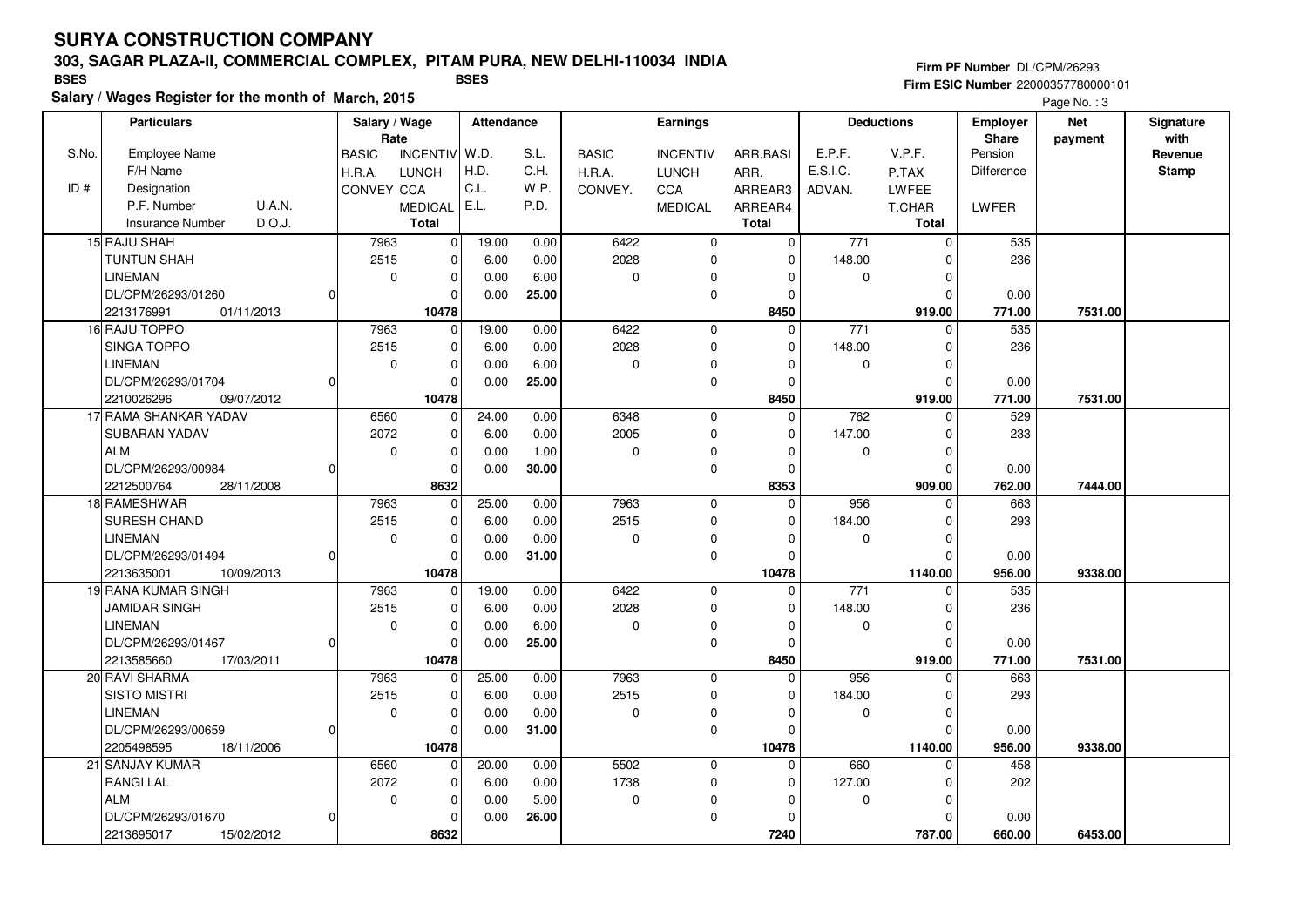### **303, SAGAR PLAZA-II, COMMERCIAL COMPLEX, PITAM PURA, NEW DELHI-110034 INDIA**

**Salary / Wages Register for the month of March, 2015 BSES BSES**

**Firm PF Number** DL/CPM/26293 **Firm ESIC Number** 22000357780000101

|       | <b>Particulars</b>                |          |              | Salary / Wage<br>Rate   |       | Attendance | <b>Earnings</b> |                 |              | <b>Deductions</b> |               | <b>Employer</b><br><b>Share</b> | <b>Net</b><br>payment | Signature<br>with |
|-------|-----------------------------------|----------|--------------|-------------------------|-------|------------|-----------------|-----------------|--------------|-------------------|---------------|---------------------------------|-----------------------|-------------------|
| S.No. | <b>Employee Name</b>              |          | <b>BASIC</b> | <b>INCENTIV</b>         | W.D.  | S.L.       | <b>BASIC</b>    | <b>INCENTIV</b> | ARR.BASI     | E.P.F.            | V.P.F.        | Pension                         |                       | Revenue           |
|       | F/H Name                          |          | H.R.A.       | <b>LUNCH</b>            | H.D.  | C.H.       | H.R.A.          | <b>LUNCH</b>    | ARR.         | E.S.I.C.          | P.TAX         | Difference                      |                       | <b>Stamp</b>      |
| ID#   | Designation                       |          | CONVEY CCA   |                         | C.L.  | W.P.       | CONVEY.         | CCA             | ARREAR3      | ADVAN.            | LWFEE         |                                 |                       |                   |
|       | P.F. Number<br>U.A.N.             |          |              | <b>MEDICAL</b>          | E.L.  | P.D.       |                 | <b>MEDICAL</b>  | ARREAR4      |                   | <b>T.CHAR</b> | LWFER                           |                       |                   |
|       | D.O.J.<br><b>Insurance Number</b> |          |              | <b>Total</b>            |       |            |                 |                 | <b>Total</b> |                   | Total         |                                 |                       |                   |
|       | 22 SHAMBHU YADAV                  |          | 7963         | $\overline{\mathbf{0}}$ | 19.00 | 0.00       | 6165            | 0               | 0            | 740               | $\mathbf 0$   | 514                             |                       |                   |
|       | <b>CHHOTE YADAV</b>               |          | 2515         | $\mathbf 0$             | 5.00  | 0.00       | 1947            | $\mathbf 0$     | $\Omega$     | 142.00            | $\mathbf 0$   | 226                             |                       |                   |
|       | <b>DRIVER</b>                     |          | $\mathbf 0$  | $\mathbf 0$             | 0.00  | 7.00       | $\pmb{0}$       | 0               | $\Omega$     | 0                 | $\mathbf 0$   |                                 |                       |                   |
|       | DL/CPM/26293/01306                | n        |              | $\Omega$                | 0.00  | 24.00      |                 | $\pmb{0}$       | $\Omega$     |                   | $\Omega$      | 0.00                            |                       |                   |
|       | 2213360122<br>01/09/2012          |          |              | 10478                   |       |            |                 |                 | 8112         |                   | 882.00        | 740.00                          | 7230.00               |                   |
|       | 23 SHAN BABU                      |          | 7963         | $\mathbf 0$             | 19.00 | 0.00       | 6165            | $\mathbf 0$     | $\Omega$     | 740               | 0             | 514                             |                       |                   |
|       | RAJU                              |          | 2515         | $\mathbf 0$             | 5.00  | 0.00       | 1947            | $\mathbf 0$     | $\mathbf 0$  | 142.00            | 0             | 226                             |                       |                   |
|       | LINEMAN                           |          | $\Omega$     | $\mathbf 0$             | 0.00  | 7.00       | 0               | 0               | $\Omega$     | 0                 | $\Omega$      |                                 |                       |                   |
|       | DL/CPM/26293/02031                | $\Omega$ |              | $\mathbf 0$             | 0.00  | 24.00      |                 | $\mathbf 0$     | $\Omega$     |                   | $\mathbf 0$   | 0.00                            |                       |                   |
|       | 2210026312<br>09/04/2014          |          |              | 10478                   |       |            |                 |                 | 8112         |                   | 882.00        | 740.00                          | 7230.00               |                   |
|       | 24 SHANKAR SINGH                  |          | 6560         | 0                       | 19.00 | 0.00       | 5290            | $\mathbf 0$     | $\mathbf 0$  | 635               | 0             | 441                             |                       |                   |
|       | <b>MURALI SINGH</b>               |          | 2072         | $\mathbf 0$             | 6.00  | 0.00       | 1671            | $\mathbf 0$     | $\Omega$     | 122.00            | $\mathbf 0$   | 194                             |                       |                   |
|       | <b>ALM</b>                        |          | $\mathbf 0$  | $\mathbf 0$             | 0.00  | 6.00       | $\mathbf 0$     | $\mathbf 0$     | $\Omega$     | $\mathbf 0$       | $\mathbf 0$   |                                 |                       |                   |
|       | DL/CPM/26293/01756                | $\Omega$ |              | $\mathbf 0$             | 0.00  | 25.00      |                 | $\mathbf 0$     | $\Omega$     |                   | $\Omega$      | 0.00                            |                       |                   |
|       | 2213816829<br>10/05/2013          |          |              | 8632                    |       |            |                 |                 | 6961         |                   | 757.00        | 635.00                          | 6204.00               |                   |
|       | 25 SHYAM SINGH                    |          | 7963         | $\mathbf 0$             | 24.00 | 0.00       | 7706            | $\mathbf 0$     | $\Omega$     | 925               | $\mathbf 0$   | 642                             |                       |                   |
|       | <b>SURESH SINGH</b>               |          | 2515         | $\mathbf 0$             | 6.00  | 0.00       | 2434            | $\mathbf 0$     | $\Omega$     | 178.00            | $\mathbf 0$   | 283                             |                       |                   |
|       | <b>DRIVER</b>                     |          | $\mathbf 0$  | $\mathbf 0$             | 0.00  | 1.00       | $\pmb{0}$       | 0               | $\Omega$     | 0                 | $\mathbf 0$   |                                 |                       |                   |
|       | DL/CPM/26293/01416                | $\Omega$ |              | $\mathbf 0$             | 0.00  | 30.00      |                 | $\mathbf 0$     | $\Omega$     |                   | $\Omega$      | 0.00                            |                       |                   |
|       | 2205486451<br>01/12/2010          |          |              | 10478                   |       |            |                 |                 | 10140        |                   | 1103.00       | 925.00                          | 9037.00               |                   |
|       | 26 SOM DUTT                       |          | 7963         | 0                       | 21.00 | 0.00       | 6936            | $\mathbf 0$     | $\Omega$     | 832               | $\Omega$      | 578                             |                       |                   |
|       | <b>HARI LAL</b>                   |          | 2515         | $\mathbf 0$             | 6.00  | 0.00       | 2190            | $\mathbf 0$     | $\Omega$     | 160.00            | 0             | 254                             |                       |                   |
|       | <b>LINEMAN</b>                    |          | $\mathbf 0$  | $\mathbf 0$             | 0.00  | 4.00       | 0               | 0               | $\Omega$     | 0                 | 0             |                                 |                       |                   |
|       | DL/CPM/26293/01338                | n        |              | $\mathbf 0$             | 0.00  | 27.00      |                 | $\mathbf 0$     | 0            |                   | $\Omega$      | 0.00                            |                       |                   |
|       | 2213501221<br>15/07/2010          |          |              | 10478                   |       |            |                 |                 | 9126         |                   | 992.00        | 832.00                          | 8134.00               |                   |
|       | 27 SUBHASH KUMAR                  |          | 6560         | $\mathbf 0$             | 0.00  | 0.00       | 0               | $\mathbf 0$     | $\Omega$     | $\mathbf 0$       | $\mathbf 0$   | $\mathbf 0$                     |                       |                   |
|       | <b>JATAN SINGH</b>                |          | 2072         | $\Omega$                | 0.00  | 0.00       | $\mathbf 0$     | $\mathbf{0}$    | $\Omega$     | 0.00              | 0             | $\Omega$                        |                       |                   |
|       | <b>ALM</b>                        |          | $\mathbf 0$  | $\mathbf 0$             | 0.00  | 31.00      | $\mathbf 0$     | $\mathbf 0$     | $\Omega$     | 0                 | $\mathbf 0$   |                                 |                       |                   |
|       | DL/CPM/26293/00842                | $\Omega$ |              | $\mathbf 0$             | 0.00  | 0.00       |                 | $\mathbf 0$     | $\Omega$     |                   | $\mathbf 0$   | 0.00                            |                       |                   |
|       | 2211675199<br>01/07/2007          |          |              | 8632                    |       |            |                 |                 | $\bf{0}$     |                   | 0.00          | 0.00                            | 0.00                  |                   |
|       | 28 SUNIL GOPE                     |          | 6560         | $\mathbf 0$             | 25.00 | 0.00       | 6560            | $\mathbf 0$     | $\mathbf 0$  | 787               | $\mathbf 0$   | 546                             |                       |                   |
|       | <b>LALMOHAN GOPE</b>              |          | 2072         | $\mathbf 0$             | 6.00  | 0.00       | 2072            | 0               | 0            | 152.00            | $\mathbf 0$   | 241                             |                       |                   |
|       | ALM                               |          | $\mathbf 0$  | $\mathbf 0$             | 0.00  | 0.00       | $\pmb{0}$       | $\mathbf 0$     | $\Omega$     | $\mathbf 0$       | $\mathbf 0$   |                                 |                       |                   |
|       | DL/CPM/26293/01873                | 0        |              | $\mathbf 0$             | 0.00  | 31.00      |                 | 0               | $\Omega$     |                   | $\Omega$      | 0.00                            |                       |                   |
|       | 2213896996<br>28/01/2014          |          |              | 8632                    |       |            |                 |                 | 8632         |                   | 939.00        | 787.00                          | 7693.00               |                   |